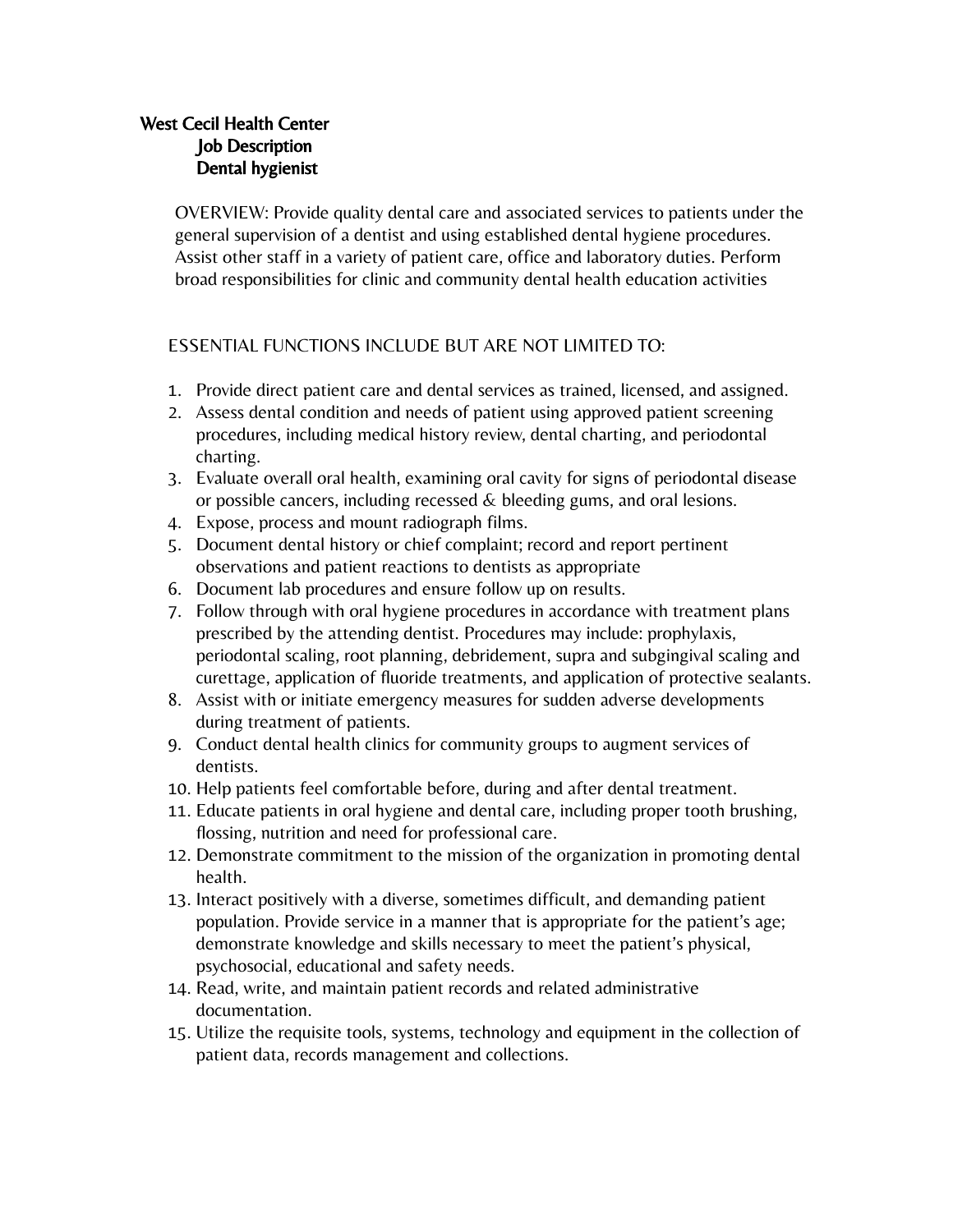- 16. Demonstrate knowledge and understanding of dentistry procedures, clinic infection control procedures, cleaning and sterilization of instruments, tray setup and materials.
- 17. Demonstrate knowledge of established oral hygiene concepts and periodontal therapies.
- 18. Perform other duties as assigned.

### ADDITIONAL RESPONSIBILITIES

- 1. Improve the oral health of patients through the delivery of periodontal therapies and other dental hygiene related services.
- 2. Enhance the efficiency of the clinic by performing expanded duties as allowable by law and as directed by the dentist.
- 3. Ensure all patients enjoy a positive experience, and are treated with the care and compassion expected.
- 4. Ensure all patient records and related documentation are managed and maintained timely, accurately, and consistent with all HIPAA and related regulations and requirements.
- 5. Ensure all tasks provided and associated with patient care, patient administrative processes, and related duties comply with all regulatory and accreditation standards, as well as clinic policies and procedures.
- 6. Ensure direct patient care is delivered using established dental hygiene procedures.
- 7. Develop favorable relationships with all patients.
- 8. Interact positively with patients to provide information and education about oral hygiene, handle and resolve patient concerns with enthusiasm and empathy.
- 9. Establish favorable working relationships with all staff members associated with Clinic operations, including Patient Services Reps (PSR), dental assistants, dentists, and related staff.
- 10. Uphold and consistently represent the values and mission of the organization at all times.
- 11. Represent the organization in a highly professional manner at all times.
- 12. Complete continuing education as necessary to retain state license.

# QUALIFICATIONS:

Education:

- 1. High school diploma or equivalent.
- 2. Successful completion of an accredited dental hygienist program.

Certification/Licensure:

- 1. Current Registered Dental Hygienist with state licensure.
- 2. Current CPR and radiation safety certification.
- 3. Certification to administer local anesthesia is preferred

### Skills:

1. Dental terminology.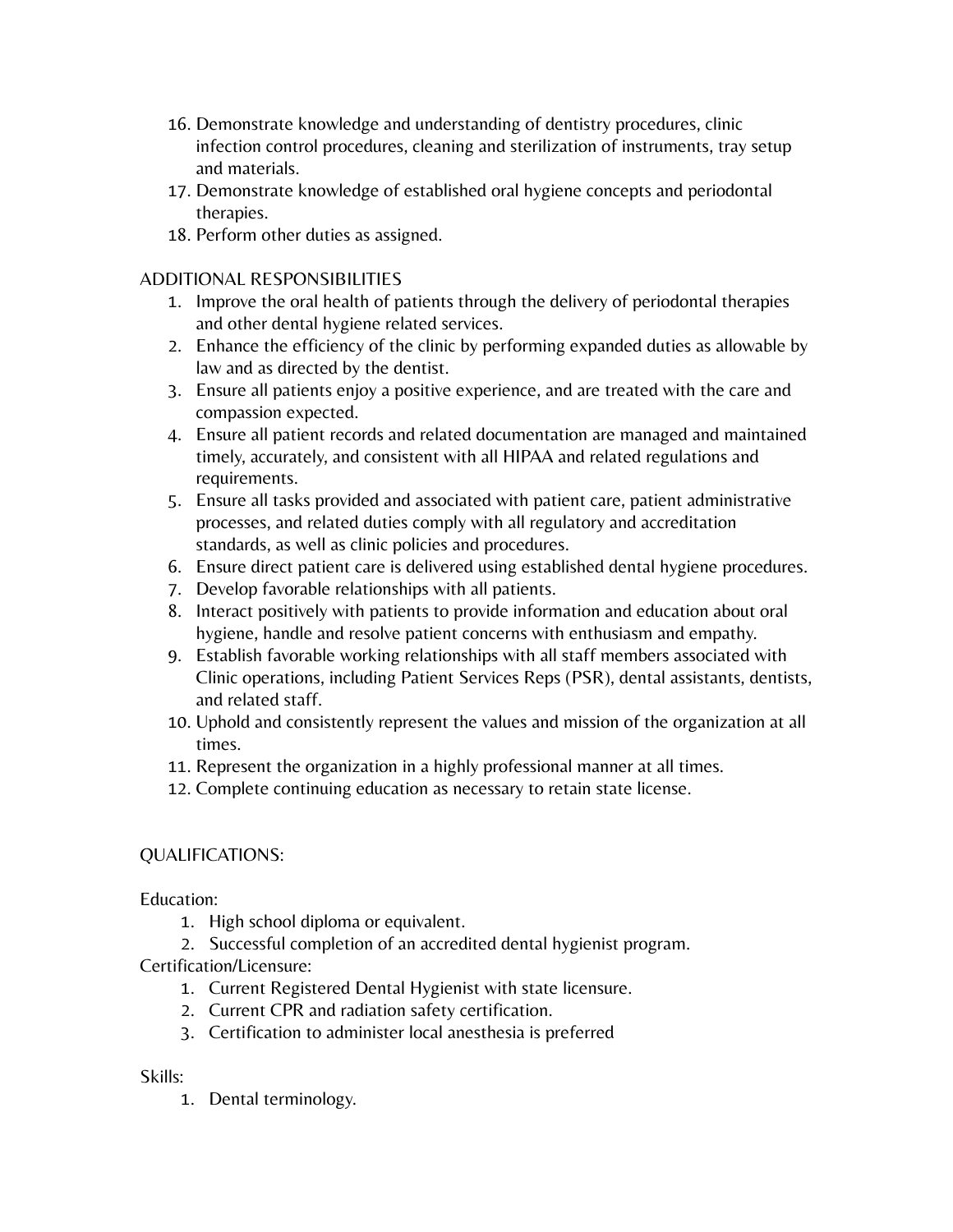- 2. Strong organizational and interpersonal skills.
- 3. Knowledge of medical conditions requiring medical consultation or premedication prior to treatment.
- 4. Knowledge of dental codes.
- 5. Knowledge of Electronic Medical Record (EMR)

Other Requirements:

- 1. Maintain current CPR and state dental hygiene license.
- 2. Ability to multi-task efficiently and effectively.
- 3. Must be able to act calmly and effectively in a busy or stressful situation.
- 4. Ability to communicate effectively in the English language in person, by phone and in writing.
- 5. Ability to demonstrate sensitivity, confidentiality and respect when speaking with patients, peers, faculty and staff
- 6. Requires adherence to all policies and procedures, including but not limited to standards for safety, attendance, punctuality and personal appearance.

Physical requirements:

**Visual Requirements:** Normal or corrected visual acuity sufficient for observation of oral conditions and for patient assessment

High level of hand-eye coordination necessary for extremely fine motor control Ability to visually differentiate the color spectrum for tissue conditions and changes Ability to discern subtle changes in radiographic density

Ability to clearly see the patient's teeth from a 20-inch distance

Auditory Requirements: Correctable hearing in at least one ear and ability to develop reasonable skills of percussion and auscultation

Motor Skills: Gross and fine motor skills sufficient to provide safe and effective patient care

Possession of adequate sensory perception in hands and fingers in order to detect and remove tooth deposits

Full manual dexterity including the functioning of both arms, both wrists, both hands and all fingers.

Tactile ability sufficient for the use of small instruments with control sufficient for instrumentation

Ability to manipulate clinical and laboratory instruments and syringes with sufficient fine motor control to operate in a safe manner to avoid patient injury

Physical strength and Endurance: Motor skills sufficient to render clinical dental hygiene treatment

Physical strength to move themselves (by walker, cane or crutches if necessary) to a position enabling them to provide dental care

Physical strength to assist a patient in transferring themselves to and from a dental chair

Physical strength needed to perform CPR for an extended period of time